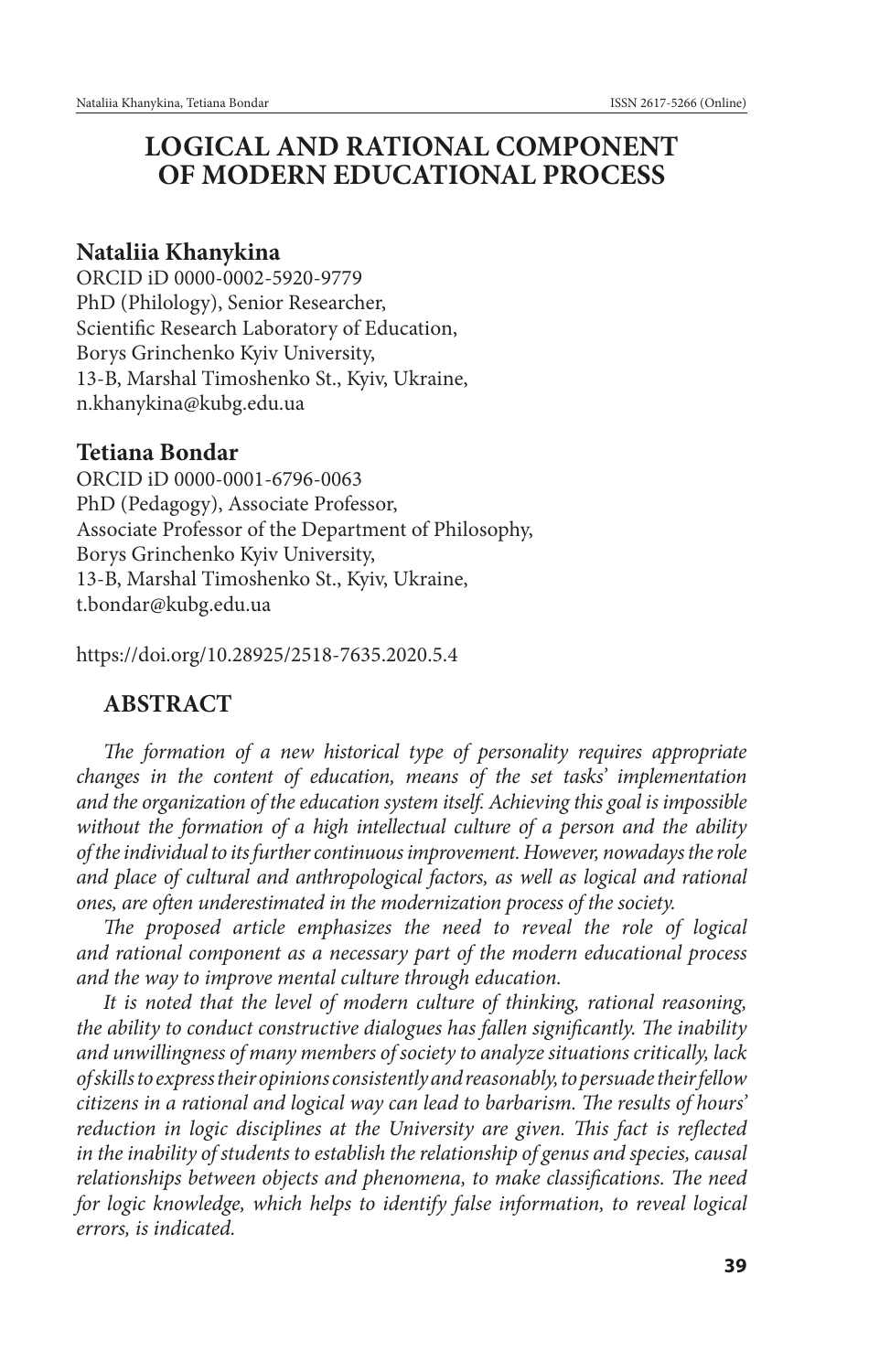*Emphasis is placed on the importance of high appreciation of rationality. It has*  its origins in antiquity and finds its expression in ancient philosophy. Ancient *philosophers proceeded from the fact that the world can be comprehended only with the help of reason and rational methods, based on the power of persuasion, thought.* 

The role of language as a cultural phenomenon is emphasized. Cultural *phenomenon in combination with consciousness, mental and cognitive processes is impossible without the rational use of the laws of logic.*

*Key words: educational process; educational ideal; content of education; culture of thinking; logic, logical and rational means*

© Nataliia Khanykina, Tetiana Bondar, 2020

### **INTRODUCTION**

The need to form a new historical type of personality determines the nature of changes in the process of human socialization. The new tasks and the new goals require adequate changes in the content of education, means of the set tasks' implementation and the organization of the education system itself.

Awareness of the essence of social and cultural changes of the individual, adequate to modern social processes, and ways of its transformation eventually accumulate in the so-called "educational ideal" that would meet the demands of modern society. This new ideal, as a category of pedagogical science, should become the core of the educational policy of the state, its social order in school (the Law of Ukraine "On Education", p. 44).

Conceptually clear reproduction of personality characteristics, which is adequate in the social and cultural dimension to the requirements of this society, is the basis for the formation of the educational ideal. The transformation of Ukrainian society into a state governed by the rule of law, leads to the consolidation of this ideal and the means of its achieving at the legislative level. The Law on Education defines the purpose of education and its place in modern Ukrainian society. "The purpose of education is the comprehensive development of human as a person and the highest value of society, the development of his talents, mental and physical abilities, formation of citizens capable of conscious social choice, enrichment of intellectual, creative, cultural potential of the people, raising the educational level of the people, providing the national economy with highly qualified specialists" (Volkov, 1971, p. 168). However, such definitions, without being specified through the means of achieving the goal and certain schemes of their application, are purely declarative. Unfortunately, we live among other realities. The peculiarity of modern social consciousness is the underestimation of the place and role of cultural and anthropological, and foremost logical and rational factors in the modernization process of society. A similar situation has developed not only in our country, but also in other post-Soviet countries. However, concerns about this are expressed only by scientists, mainly in Russia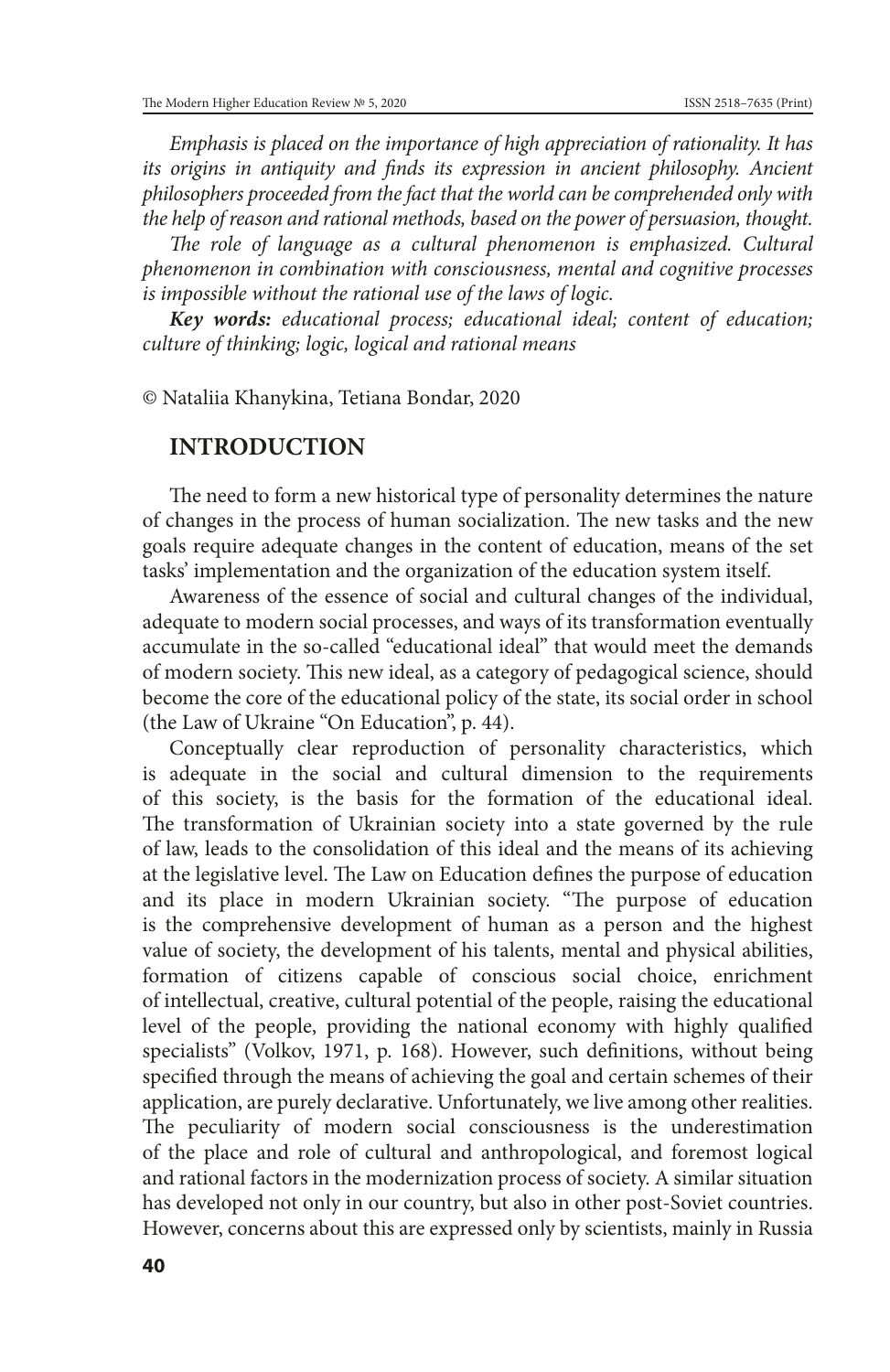(for example, G. Tulchinsky, G. Sorina, V. Meskov, A. Subbotin, V. Bryushinkin and etc.). In Ukraine, there are only a few works of scientists, philosophers and educators who try to draw public attention to the rationality of reasoning (V. Titov, O. Tyaglo, O. Bandurka), in particular, the role of critical thinking and means of its formation and development. Achieving this goal is impossible without the formation of a high intellectual culture of a person and the ability of the individual to its further continuous improvement.

**The purpose of the proposed article** is to reveal the role of the logical and rational component as a necessary unit of the modern educational process and to comprehend the ways to improve the mental culture by means of education.

Today, a wave of alogism and irrationalism has swept our culture. Unfortunately, the fact of the decline in the level of thinking, rational reasoning and the ability to conduct constructive dialogues is indisputable. The inability and unwillingness of many members of society to analyze certain situations critically, the lack of skills to express their own opinions consistently and reasonably, to persuade their fellow citizens in a rational and logical way in politics and other spheres of public life  $-$  is the path from civilization to barbarism. Such dogmatic thinking, absolute trust in authority and the search for these authorities, real or imagined, is a characteristic feature of a human in a totalitarian society, ready to carry out the orders of his leaders exactly and unquestioningly. This is an atavism of the totalitarian mentality.

In modern society, controversy dominates the debate, because the goal is not to find an optimal, rational solution, but to win the dispute. The desire to be understood and to understand oneself is not in sight. Moreover, an attempt at clear reasoning or simply clear, coherent language provokes aggression. We can talk about the terrible triumph of logical ignorance, the absence of any logical culture — in everyday life, in business, in political life. Verbosity in the absence of argumentation, in fact, inability to think concretely, irresponsible decisions, inability to agree laws, inability and unwillingness to seek and determine the meaning of concepts that reflect the essence of certain objects and phenomena, inability to define the subject of agreement or dispute, their own position. Logic, which should guarantee understanding, rational thinking, communication and action, is not only perceived, but even denied, rejected.

However, as V. Lektorskiy rightly emphasizes "Rationality is one of the cultural values, and without reliance on it a person would not be able to act and learn. Because action involves a rational choice of goals and selection of the most effective means of their implementation and obtaining true results in cognition is impossible without the use of rational methods. Extremely high assessment of rationality in antiquity found its expression in ancient philosophy. In spite of all the differences between the philosophers of that time, the majority concluded that the world can be comprehended with the help of reason and rational methods. The ability of rational argumentation was indispensable in discussing social problems." (Kuzmin, Artemenko, 2006, p. 26).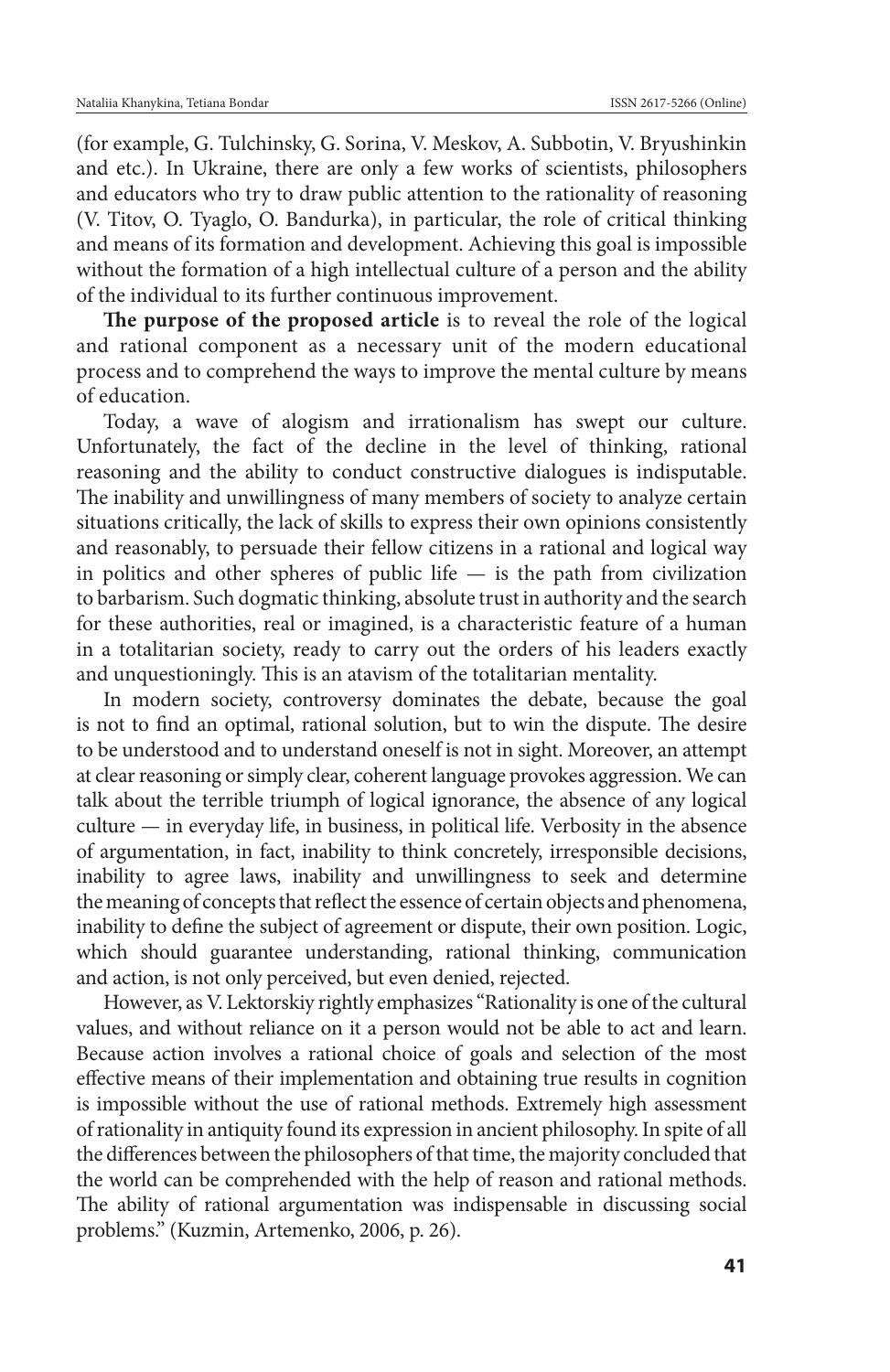The problem of the role of logical culture in the educational process is not new. The importance of logic as a necessary prerequisite for teaching and education was emphasized by such well-known teachers as John Amos Comenius, Konstantin Ushinsky, Vasyl Sukhomlynsky. Issues of teaching logic and ways of forming and improving the culture of thinking are discussed at scientific and practical conferences, in publications of specialists. Unfortunately, the modern educational reforms and their original interpretation by educational institutions are not aimed at achieving the legally established goal, but also contribute to the opposite results. Some theorists of education believe that first of all the school should develop not critical thinking, but aesthetic abilities, not the ability to argue their position, but affectivity and imagination. Since the teacher, from this point of view, embodies the repressive norms of culture, in particular, the repressive norms of rational reasoning, his authority must be significantly reduced.

Logic, which was one of the main sciences of the medieval education system, in our time of the information society has become an academic discipline of choice. The situation became absurd when at our university it was included in the number of disciplines of the student's choice, along with such as "Business Etiquette", "Kyiv Studies", "Philosophy of Love", "Psychology of Intersexual Relations", "Ethics of Business Communication", etc. As a result, only about 10% of students (future philologists, translators, journalists, historians, psychologists, preschool teachers and primary school teachers) study logic. The results were not long in coming. Students often do not know how to establish the relationship of genus and species, causal and consequential relationships between objects and phenomena, to classify.

It is an indisputable fact that the ability to operate with concepts plays an important role in the learning process. The process of defining concepts is especially important. It is not only difficult but almost impossible to master the basics of science thoroughly and deeply without a clear mastery of the basic concepts of any science and discipline, as well as the whole system of interconnected concepts of a particular subject or science. Teachers of professionally oriented disciplines do not pay due attention to the formation of the conceptual apparatus of students, as a result, they perceive the content of concepts on an intuitive level mainly. For example, answering the exam in Ukrainian literature on the question "Romanticism in T. Shevchenko's ballads" students simply retell the meaning of ballads, and cannot give a logically correct definition of "romanticism", to analyze works in accordance with the question.

Logic studies the laws and forms of thinking, and thinking is inextricably linked to language. It is impossible to master language well without knowledge of logic, because language is the materialization of thought, and incorrectly constructed reasoning will be similarly expressed in language. Grammar knowledge, which is initially formed spontaneously, is systematized later and honed throughout the school period and even in higher education institution (the so-called "language of professional communication", which,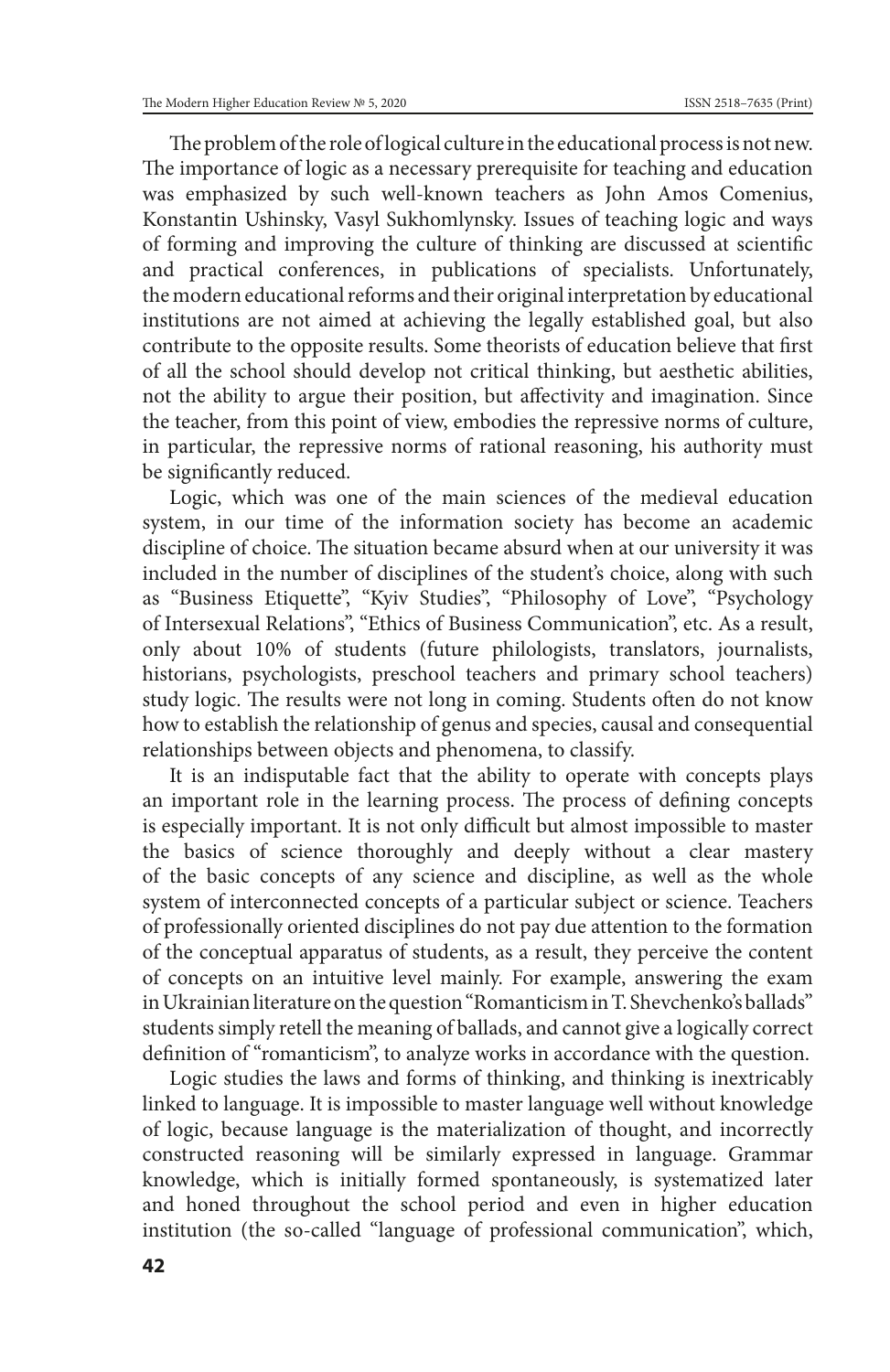in our opinion, is an unjustified use of study time). "Philologists, first of all, need to know such logical categories as "sign", "meaning", "artificial language", "metalanguage", the relationship between the categories of grammar and logic" (Lektorskiy, 2012, p. 98).

Improving the culture of thinking remains a mostly spontaneous process, it is not given due attention. The fact that nowadays a lot is said about the culture of speech, culture of communication, food, clothing, political, legal culture, etc., and at the same time such concepts as "culture of thinking", "logical culture" occur only in a narrow circle of experts, is already a logical paradox. After all, the basis of any culture is the culture of thinking, and its level determines the level of all other "cultures". Students who do not have basic logical knowledge today will become teachers and tomorrow they will come to class or student audience to teach others. Will they be able to transfer knowledge, form skills and abilities in their students, influence the formation of their worldview? Obviously no. Since, the pedagogical process involves not only the transformation of knowledge that can be memorized and reproduced, but the formation of a holistic worldview, belief system. This cannot be achieved without understanding and explanation, aimed at achieving understanding as a result. Teaching logic is very important in the intellectual and moral development of the individual, because it is the foundation of any school discipline and any science (social, natural, technical). Today the problem of logical culture is urgent for education as never before. Continuous improvement of the level of logical culture is a necessary component of modern education.

The teaching of traditional logic should be aimed at fostering a culture of thinking in the process of pedagogical activity. It can be teaching of any discipline by all teachers (physicists, mathematicians, chemists, linguists, historians, etc.). Raising the level of mental culture will have positive results when it is done not only by teachers of logic, but in the teaching of each discipline, when each teacher has a high level of mental culture and constantly strives to improve it, when logic helps to learn educational material.

Nowadays, the task of rational construction of the learning process becomes especially important in the educational institutions. Extensive methods, which provide for the expansion of the amount of assimilated information, should give way to intensive methods, which provide for the rational selection of the most important information. A necessary condition for attracting new teaching methods is the development of logical culture of both teachers and students, mastering of methodology and methods of scientific knowledge, rational methods and techniques of evidence-based reasoning, the formation of creative thinking.

Logical culture is not innate. For its development it is necessary first of all to acquaint teachers and students of pedagogical educational institutions with the basics of logical science, which has accumulated theoretically sound methods and techniques of rational reasoning and argumentation. Teachers who have the basics of logical knowledge will be able to pass this knowledge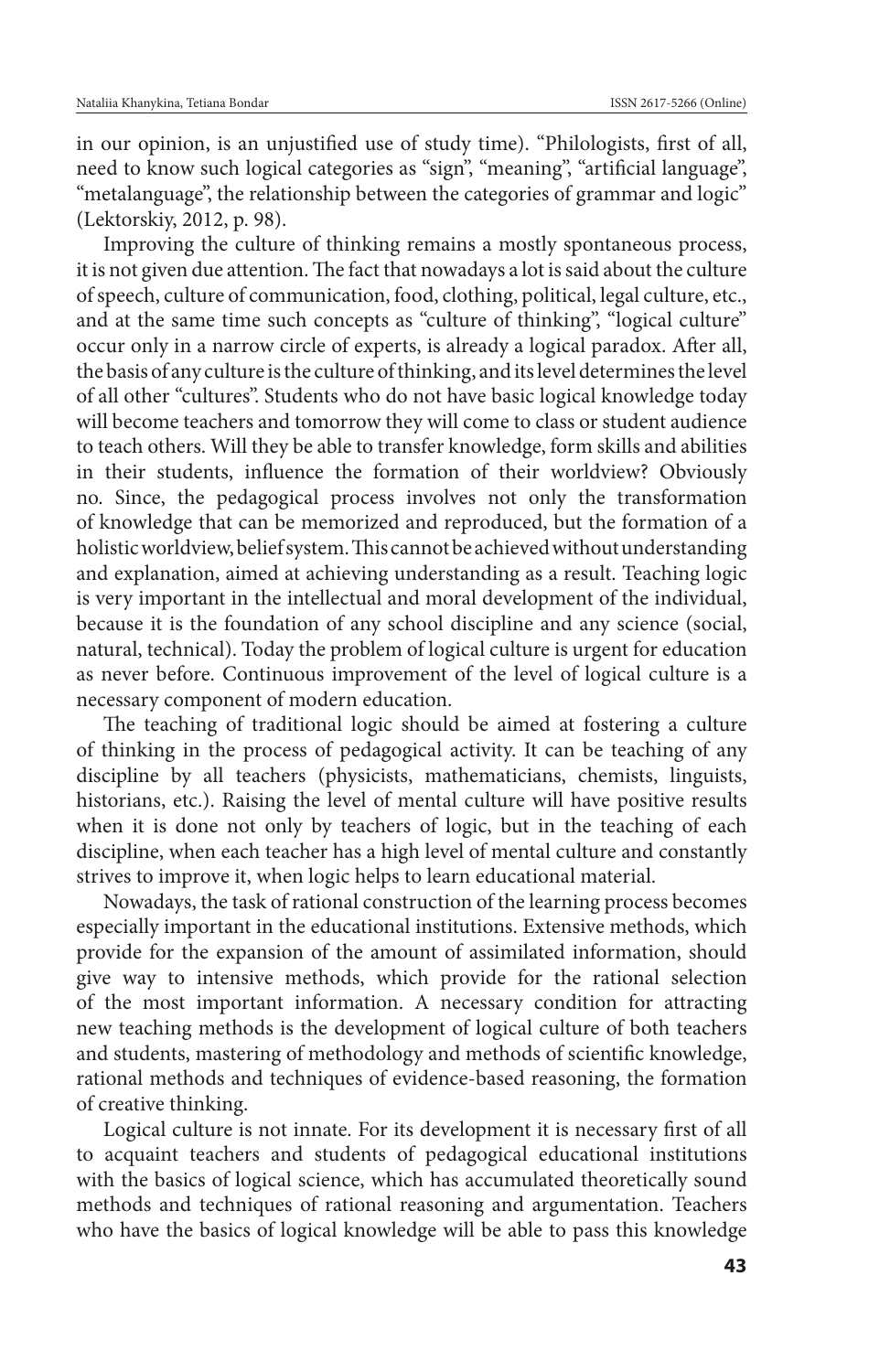and thinking skills to their students. Logic contributes to the formation of self-awareness, intellectual development of the individual, helps to form a scientific worldview. The successful solution of complex problems of teaching and educating young people largely depends on the teacher, on his intellectual level, professional skills and culture. The profession of a teacher requires constant creativity, tireless work of thought and improvement of its culture. To improve the training of teachers, it is necessary to introduce a course of logic in the curriculum, and also to expand its teaching, to increase the number of teaching hours and to improve the programs.

Information is better remembered if it is logically structured, systematized. Logical processing of information is much easier when a person has a high level of mental culture development. If knowledge is presented as a logically unstructured text, as an unsystematic set of facts — then we talk about mechanical memorization, which doesn't lead to the formation of a holistic view of the subject, and this information is usually quickly forgotten. Knowledge of logic helps to identify false information, to reveal logical errors.

Problems of the culture of thinking, ways and means of its formation in the educational process are posed and discussed in the works of Evald Ilyenkov, especially in his article "Our Schools Must Teach How to Think!", published in 1964 in the journal "Public Education". Nowadays this work doesn't lose its relevance. Doctrine of Evald Ilyenkov is becoming even more acute in modern conditions. In particular, this applies to Ukraine.

Conceptually clear reproduction of personality characteristics, which is adequate in the social and cultural dimension to the requirements of this society, is the basis for the formation of the educational ideal. It should be the criterion by which you can determine the degree of compliance of the problems in the field of education, the real needs of society. The transformation of Ukrainian society into a state governed by the rule of law, leads to the consolidation of this ideal and the means of its achieving at the legislative level.

The social mission of education is multifaceted. It is about improving social inequality, about inculcating citizenship standards, about contributing to culture and the economy, where it is the core of civilization. Education is the cultural center of society with its unchanging values, pedagogical experience and focus on education and preservation of its human origins.

The results of education should include, above all, the development of personality. The subjective side of social relations is the main generator of its development and modernization in the information society. This very fact is indisputable. Therefore, the very institutional and structural changes in Ukraine require the formation of new meaningful life orientations and new cultural abilities. This is the main task of the national education system. Similar challenges lead to a number of problems associated with the process of improving and modernizing the system itself. The main directions of modern national education development should be provided by the adequate ways, where solution and implementation of the set problems really coincide. According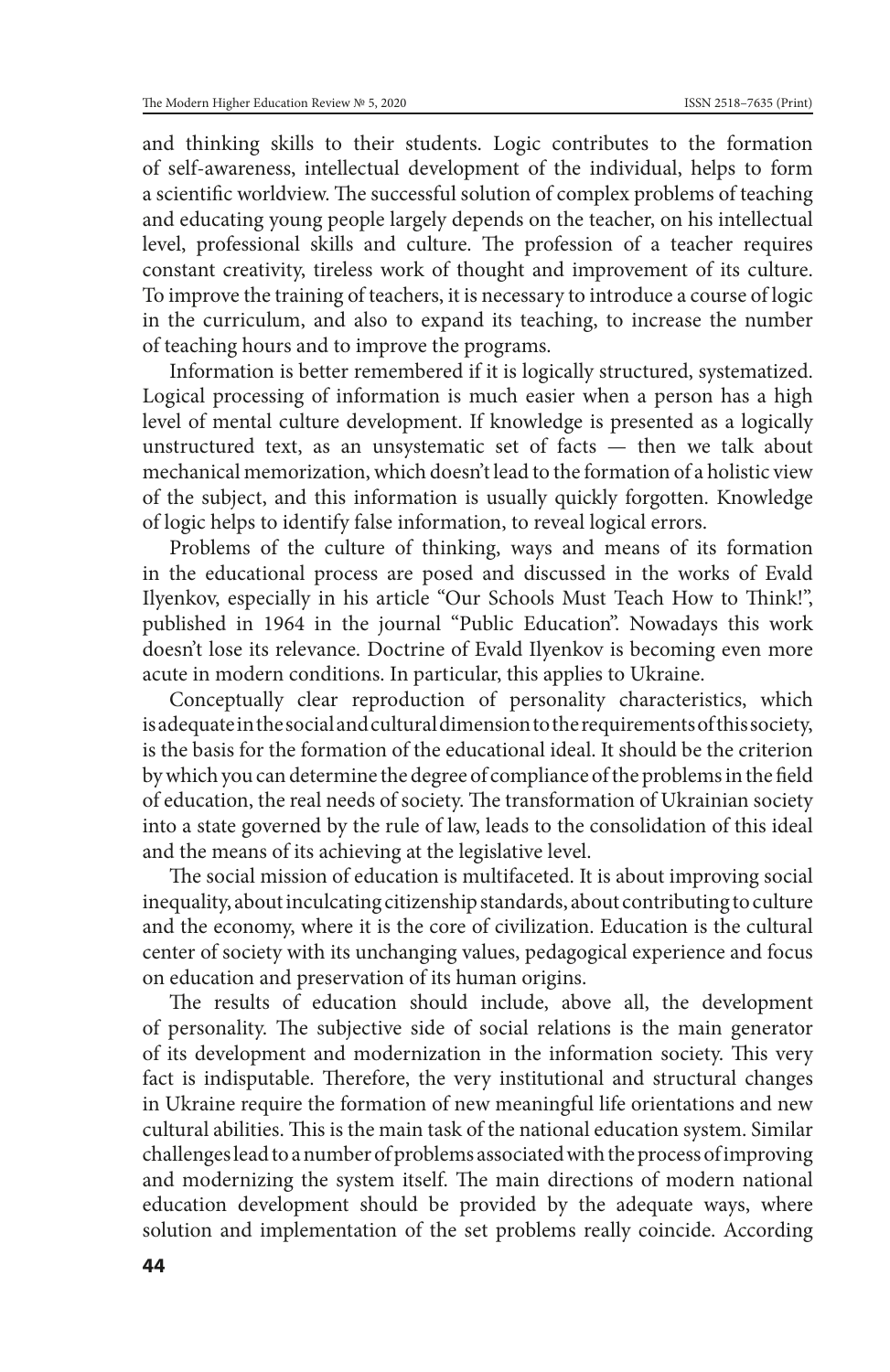to the author, the determining means consist in the formation of high intellectual culture of the individual and his ability to further continuous improvement, scientific worldview, which would provide the ability to problematize ideas and generate the new ones, the systematic and critical thinking which lead to understanding and social interaction. "The culture of thinking is not just intelligence and "primitive" mind, but in some way developed, rich, cultivated mind. This is not a gift of nature and heredity, but a "gift" of society. And if so, then the question is natural: "how to learn the culture of thought? What is it?" — wrote G. Volkov (Aristotel, 1984, p. 12). Philosophical sciences play a leading role in solving the set tasks.

In recent years, there is an opinion that if the main purpose of the university is the training of future professionals in a particular field of activity, then the curriculum should be subordinated to this goal. Anything that is not aimed directly at training future professionals should be removed from the curriculum. Such considerations are the basis for reducing the number of hours devoted to the study of philosophy and philosophical disciplines in the universities. However, true science has always been associated with philosophy. Philosophy in the complex of all its sciences cultivates tolerance for other people's thoughts and a critical attitude to one's own views.

The desire for narrow professionalization of higher education expresses the tendency, which has long manifested itself in Western Europe and the United States, to transform the majority of the population into "onedimensional people" (G. Marcuse, in "people of crowds, masses" (José Ortega y Gasset), whose consciousness can be easily manipulated. Ultimately, it is a movement towards the establishment of a universally totalitarian society. Currently, brainwashing techniques, propaganda, advertising, the media are able to subdue the human mind completely, to instill any purpose and values, to awaken any feelings and attitudes to things and phenomena, to form the tastes and even more. Thus, in modern society not only the behavior but also the human consciousness is also controlled by the state or power elites. The history of mankind has never known such total control over person. Depriving the philosophy of influence on the worldview formation of the young generation and its intellectual culture will mean another important step towards complete spiritual slavery of human.

The history shows, that the level of logical culture and the authorities' attitude to it meets the demands of the social order and the nature of social processes. No wonder the formation of logic as a science occurred in ancient society primarily due to democracy. Democracy requires a government based not on coercion or the barbaric sword, but on the power of persuasion and thought.

Verbosity in the absence of argumentation, in fact, is inability to think concretely, which lead to irresponsible decisions, inability to agree laws, inability and unwillingness to seek and determine the meaning of concepts that reflect the essence of certain objects and phenomena, inability to define the subject of agreement or dispute, to define one's own position. Logic, which should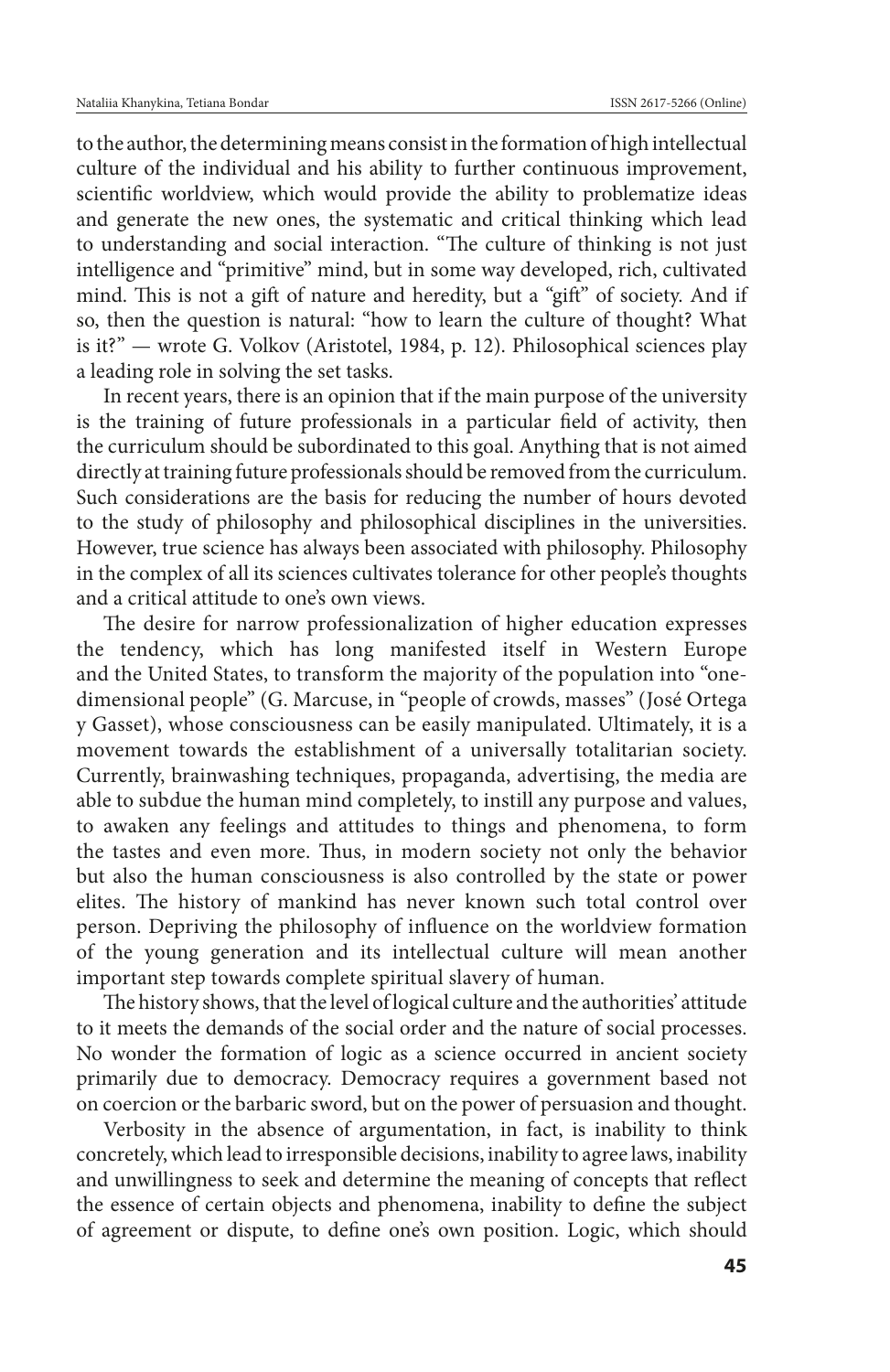guarantee understanding, rational thinking, communication and action, is not only perceived, but even denied, rejected.

The real social status of logic in our society at this stage of its development is unsatisfactory. Experience has shown that the transition from totalitarianism to democracy does not necessarily have real democracy as its end point. The atmosphere of fear for someone's position, conformism and social anemia contributes to the emergence of oligopoly.

Logical culture is unnecessary here. There is no question of the relationship between the declared and the desired, necessary and existing in real politics, legislation, large-scale economic projects and their implementation, in the field of education. Skepticism towards the declared political and legal, social and economic decisions is not accompanied by independent thinking and taking into account the logical consequences arising from the election promises. Society has an unsatisfactory "logical status". Our economists and politicians have not studied logic and have a fairly low level of logical culture. It is impossible to train a highly professional specialist without proper philosophical and logical education in any field, especially in the humanities. Take philology as an example. Any education has a purpose. A natural question arises: what is the purpose of philological education? The object of study is language here. As a result, we can hardly do without answering the question: what is language, when and why it occurs, how language belongs to consciousness, what is the role in the process of cognition in the social environment, how it affects and whether it affects the formation of personality, nation-building processes, etc.

The answers to these questions can be given by logical and philosophical reflection on language as a cultural phenomenon. Scientists for centuries have tried to give a philosophical understanding of this complex and even mysterious phenomenon to some extent. In the III century B.C. the famous ancient Greek philosopher Plato tried to give a philosophical understanding of language through Socrates in his dialogues, in particular in the dialogue "Cratylus". The phenomenon of language remains the subject of study by modern scientists.

## **CONCLUSIONS**

We live in an era of rapid social change. Today, humanity has entered the phase of finding new strategies for civilizational development, the search for new values, when it becomes necessary to analyze the previous meanings of life that guide the development of civilization. To the eternal philosophical problems of existence, consciousness, meaning of life and others, the modern era has added a fundamentally new, never-before-existing problem of a single destiny of mankind and the preservation of life on Earth (Pavlov, 1984, p. 12). Recognition of the important role of unconscious motives in human life, the presence of cases of self-deception does not preclude understanding of the fact that normal participation in social life involves awareness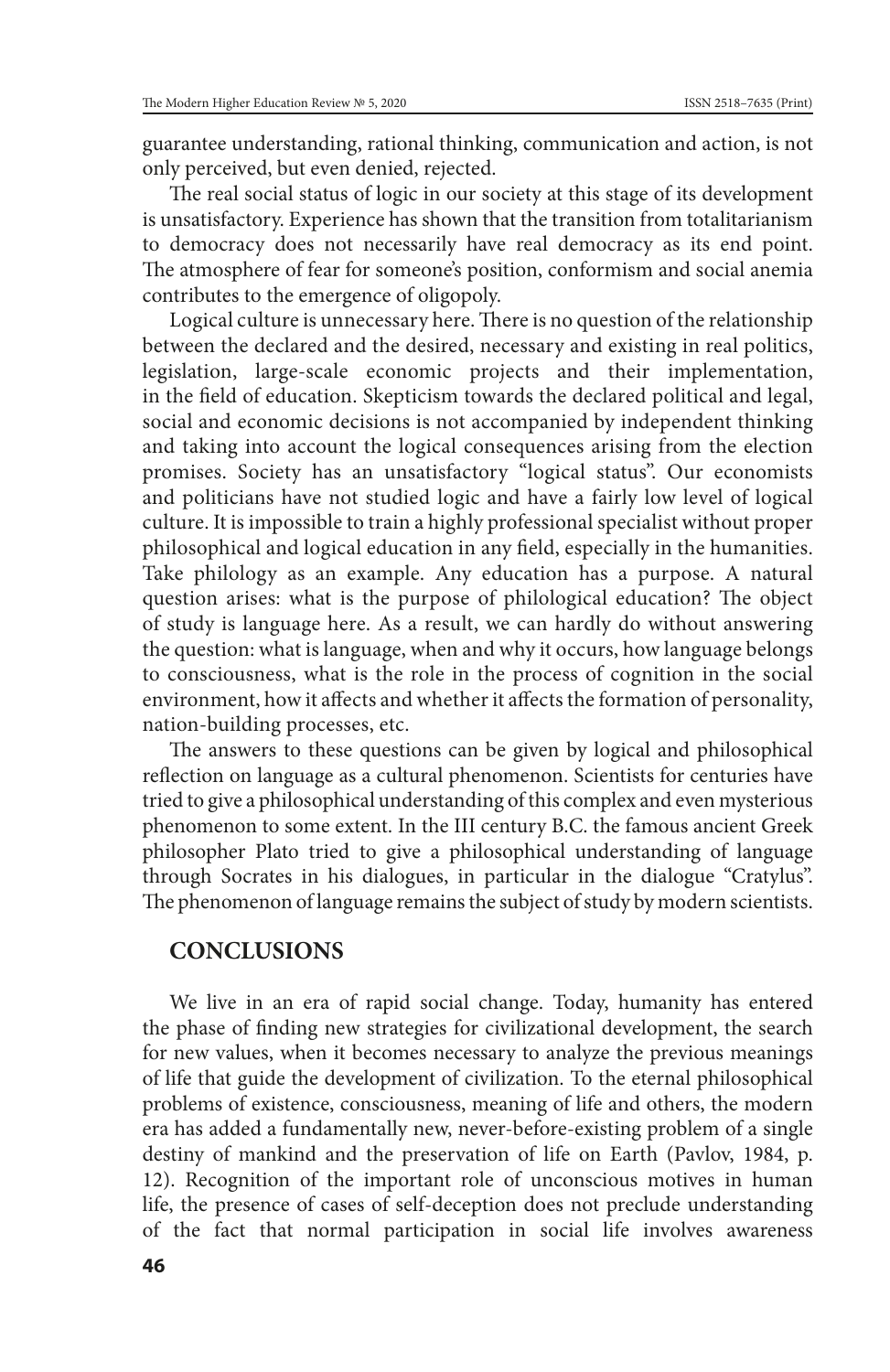of unconscious urges and their rational control. Rationality is a condition for the possibility of responsible actions.

V. Lektorskiy emphasizes, that it is quite common to think that modern civilization is increasingly becoming a "civilization of knowledge", in which the production, dissemination and use of knowledge has a decisive influence on technical, economic, social and cultural processes. Scientific knowledge plays a special role in this. Knowledge, especially scientific, implies rational validity (Kuzmin, Artemenko, 2006, p. 35).

The task of modern education is not only to prepare a highly professional specialist in a particular field of science or business, but to educate a citizen with a high level of cultural thinking and speech, who understands the problems facing him, is able to solve tasks, to persuade and engage in dialogue. Achieving this goal is impossible without the formation of a high intellectual culture of a person and the ability of the individual to its further continuous improvement.

#### **REFERENCES**

- Aristotel, O. (1984). On sophistic refutations. Essays: v 4 t. T. 2: Translated fron ancient Greek. Moscow, Mysl. S. 533–594. *(in Russian)*
- Bulletin of the University of Internal Affairs (1999). Volume 9. p. 418–421. URL: http://nbuv.gov.ua/UJRN/VKhnuvs\_1999\_9\_93 *(in Ukrainian)*
- Volkov, G.N. (1971). At the cradle of science, *Young guard*. 224 p. *(in Russian)*
- Law of Ukraine "On Education" (1997). Kyiv. t. 10, P. 168–229. *(in Ukrainian)*
- Krasnopolskaya, A. P. (2006). Sophistic argumentation: ideal and methods. *Mysl. Yearbook of* The Saint-Petersburg philosophical society, 6. P. 121–132. *(in Russian)*
- Kuzmin, M. N., Artemenko, O. I. (2006). A person of civil society as the goal of education in a multi-ethnic Russian society. *Question Paper for Philosophy*, 6. P. 40–51. *(in Russian)*
- Kulik, A. (2012). 10 logical mistakes of our time. *The Mirror of the Week. Ukraine,* Vol. 42. *(in Russian)*
- Lektorskiy, V. A. (2012). Rationality as a cultural value. *Question Paper for Philosophy*, 5, P. 26–35. *(in Russian)*
- Pavlov, V. T. (1984). The Problems of improving the teaching of logic in universities. *Philosophical Thought*. P. 90–98. *(in Ukrainian)*
- Markuze, Gerbert. (1994). One-dimensional man. Moscow. 'REFL–book', 368 p. *(in Russian)*
- Jose Ortega y Gasset. (2016). Rise of the masses; AST, 256 p. *(in Russian)*
- Platon, (2015). Dialogues*. Non-Fiction*. Publisher: Azbuka, 448 p.
- Senchylo, A. (2010). From the history of the introduction of critical thinking in the modern educational space. Psychological and pedagogical problems of rural school: coll. of science. works of Uman State Pedagogical University named after Pavel Tychyna, Uman. Vol. 33, P. 273 — 278. *(in Ukrainian)*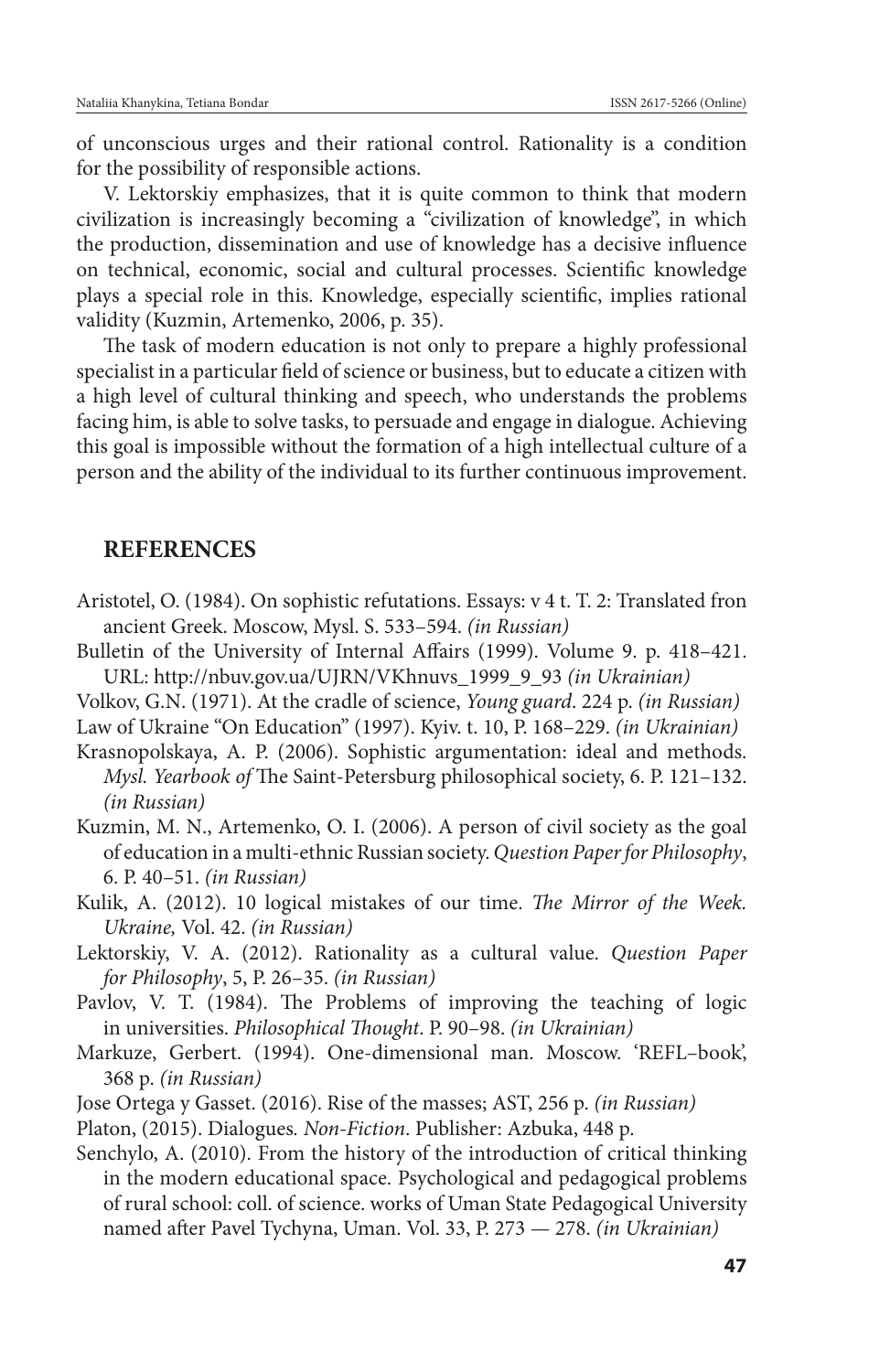- Sorina, G. V. (2003). Critical thinking: history and current status. Moscow University Bulletin, Series 7. Philosophy, Vol. 6. P. 97–111. *(in Russian)*
- Sorochenko, V. (2002). Encyclopedia of Propaganda Techniques (How We Are Treated by the Media, Politicians and Advertising). URL: /http://www. psyfactor.org/propaganda1.htm *(in Russian)*
- Sukhomlynskyi, V. O. (1977). I give my heart to children. *Selected works in 5 Volumes*. Radianska shkola, Vol. 3. P. 280–289. *(in Ukrainian)*
- Sukhomlynskyi, V. O. (1976). How to raise a real person. *Selected works in 5 Volumes*. Vol. 2. P. 149–200. *(in Ukrainian)*
- Titov, V. D., Tyaglo, A. V., Voropay, T. S. (1999). Critical Thinking: The Challenge of the 21<sup>st</sup> Century World Education. Kharkiv University of Internal Affairs. 285 p. *(in Russian)*
- Titov, V. D. (2004). Logical knowledge in its socio-cultural determination (religious, legal, political context of Antiquity and the Middle Ages). «Region-inforM». 259 p. *(in Russian)*
- Tulchynskyi, G. L. (2009). Logical culture and freedom: logic in Russian society of 20-21st centuries. *Philosophical Sciences*, Vol. 4. P. 46–61. *(in Russian)*
- Chumakov, A. N. (2012). Globalistics in the system of modern scientific knowledge. *Question Paper for Philosophy*, 7. P. 3–16. *(in Russian)*

### **ЛОГІКО–РАЦІОНАЛЬНИЙ СКЛАДНИК СУЧАСНОГО ОСВІТНЬОГО ПРОЦЕСУ**

Ханикіна Наталія, кандидат філологічних наук, старший науковий співробітник науково-дослідної лабораторії освітології, Київський університет імені Бориса Грінченка, n.khanykina@kubg.edu.ua

Бондар Тетяна, кандидат філософських наук, доцент, доцент кафедри філософії, Київський університет імені Бориса Грінченка, вул. Маршала Тимошенка, 13-Б, м. Київ, Україна, t.bondar@kubg.edu.ua

*Формування нового історичного типу особистості вимагає адекватних змін змісту освіти, засобів реалізації поставлених завдань та самої організації системи освіти. Досягнення поставленої мети неможливе без формування високої інтелектуальної культури людини та здатності індивіда до її подальшого постійного вдосконалення. Однак роль і місце культурно-антропологічних, і перш за все логіко-раціональних чинників у модернізаційному процесі суспільства в наш час часто недооцінюється.*

*У запропонованій статті наголошено на необхідності розкриття ролі логіко-раціонального складника як необхідного компоненту сучасного освітнього процесу та осмисленні шляхів вдосконалення мислительної культури засобами освіти. Зазначено про факт падіння рівня сучасної культури мислення, раціонального міркування, вміння вести конструк-*